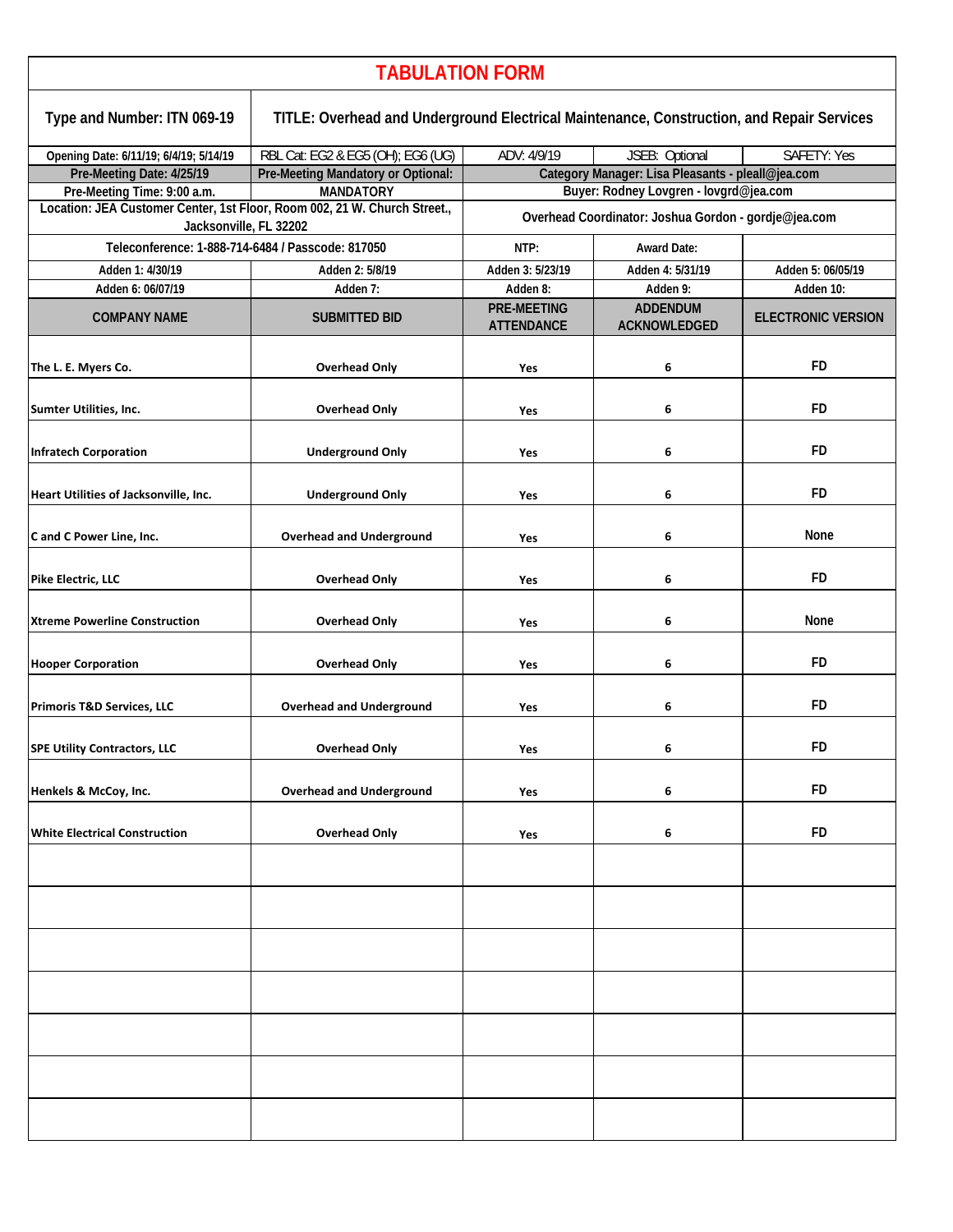| <b>IFB 090-19</b>                                | TITLE: Construction Services for the Biltmore 'C'<br><b>Septic Tank Phase Out Project</b> |                                                 |         |              |                      |                          |  |  |
|--------------------------------------------------|-------------------------------------------------------------------------------------------|-------------------------------------------------|---------|--------------|----------------------|--------------------------|--|--|
| <b>COORDINATOR</b>                               |                                                                                           | <b>BUYER</b>                                    |         |              |                      |                          |  |  |
| <b>Pete Hallock</b>                              |                                                                                           | <b>Daniel Kruck</b>                             |         |              |                      |                          |  |  |
| Email: hallpc@jea.com                            |                                                                                           | Email: krucdr@jea.com                           |         |              |                      |                          |  |  |
| Bid Opening Date: June 11, 2019                  |                                                                                           |                                                 |         |              |                      |                          |  |  |
| <b>MINIMUM REQUIREMENTS</b><br>QPL Category: N/A |                                                                                           |                                                 |         |              |                      |                          |  |  |
| RBL Category: WM2                                |                                                                                           |                                                 |         |              |                      |                          |  |  |
|                                                  | Pre-Bid Type: MANDATORY                                                                   |                                                 |         |              |                      |                          |  |  |
| Addendum One: 05/14/2019                         | Addendum Two: 05/22/2019                                                                  | Addendum Four:<br>N/A<br>Addendum Three:<br>N/A |         |              |                      |                          |  |  |
| <b>RECORDED BY:</b>                              |                                                                                           | <b>Submitted Bid</b>                            | Pre-Bid | Addendum(s)  | Redacted Copy<br>Y/N | Electronic Copy<br>CD/FD |  |  |
| J. B. Coxwell Contracting, Inc.                  |                                                                                           | \$16,897,489.10                                 | Υ       | $\mathbf{2}$ | N/A                  | <b>FD</b>                |  |  |
| <b>United Brothers Development Corp</b>          |                                                                                           | \$16,100,000.00                                 | Υ       | 2            | N/A                  | <b>FD</b>                |  |  |
|                                                  |                                                                                           |                                                 |         |              |                      |                          |  |  |
|                                                  |                                                                                           |                                                 |         |              |                      |                          |  |  |
|                                                  |                                                                                           |                                                 |         |              |                      |                          |  |  |
|                                                  |                                                                                           |                                                 |         |              |                      |                          |  |  |
|                                                  |                                                                                           |                                                 |         |              |                      |                          |  |  |
|                                                  |                                                                                           |                                                 |         |              |                      |                          |  |  |
|                                                  |                                                                                           |                                                 |         |              |                      |                          |  |  |
|                                                  |                                                                                           |                                                 |         |              |                      |                          |  |  |
|                                                  |                                                                                           |                                                 |         |              |                      |                          |  |  |
|                                                  |                                                                                           |                                                 |         |              |                      |                          |  |  |